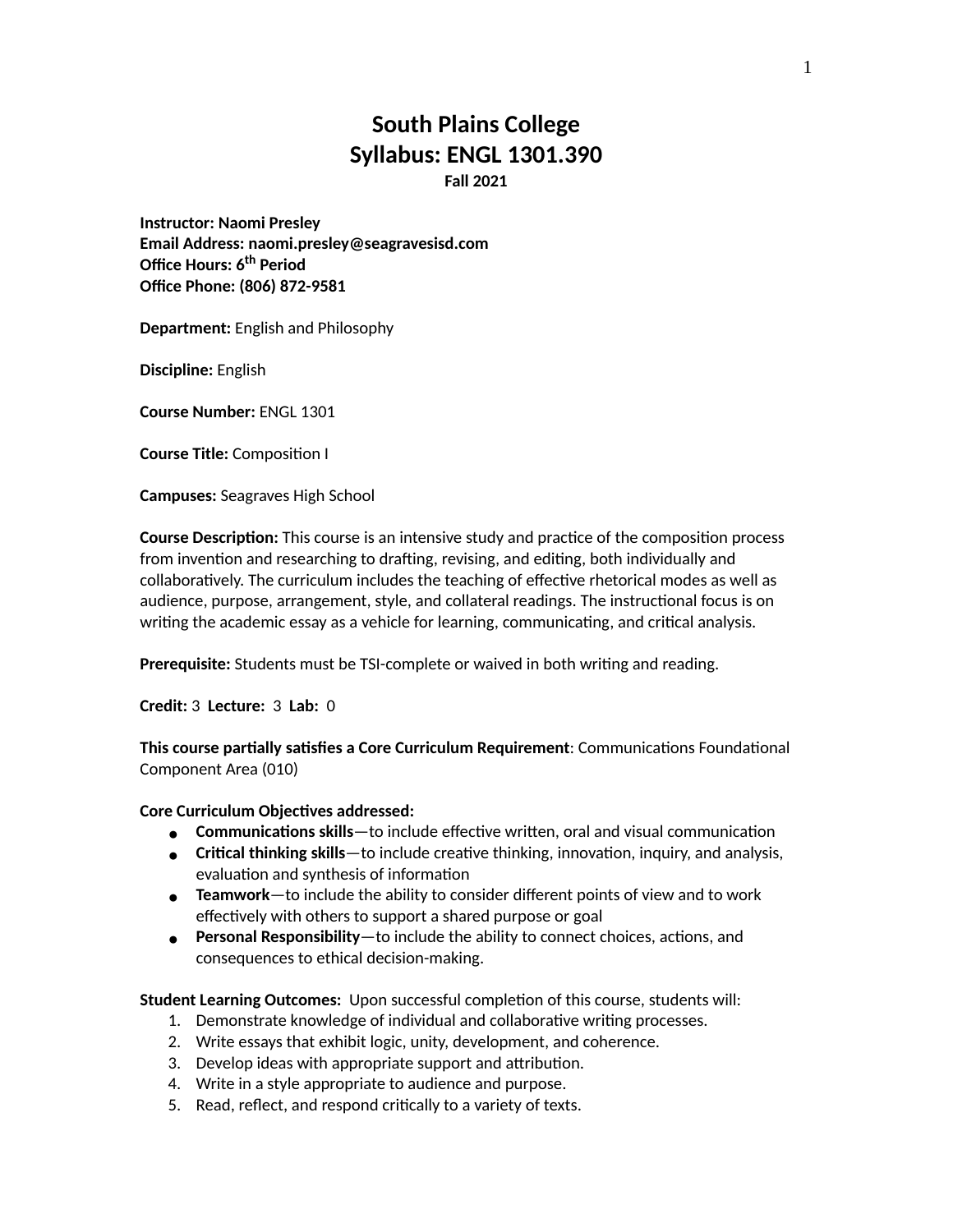- Use American English, with an emphasis on correct grammar, parallelism, punctuation, 6. spelling, and mechanics, in language appropriate for academic essays.
- 7. Write a minimum of eight 500-word essays.

**Student Learning Outcomes Assessment:** A writing assignment graded by a rubric will be used to determine the extent of improvement that the students have gained during the semester.

### **Textbook:**

Langan, John. *College Writing Skills with Readings*. 10 th ed., McGraw-Hill. **Note: This textbook is required for dual-credit ENGL 1301 courses**:

- **●** ISBN for physical textbook: 9781260030228
- **●** ISBN for ebook: 9781264302758

# **Supplies:**

Computer, Word, Map Colors or colored pens, and a notebook to take notes in. Technology Requirements:

- **SPC username and password:** email helpdesk@southplainscollege.edu or call the SPC 1. Help Desk at 806-716-2600 for help with your username/password
- 2. **SPC student email access:**
	- **SPC Student Email Account:** If you haven't already, you must go ahead and o activate your SPC student email account. Not only will you need access to your SPC email account to receive TURNITIN digital paper submission receipts for our class, but you must use it to communicate with me.
		- Your SPC Email address is: **yourSPCusername@southplainscollege.edu** (ex. [jsmith1234@southplainscollege.edu\)](mailto:jsmith1234@southplainscollege.edu). ▪
		- Your student email password is the same as your Blackboard password. If you need help, call the SPC Help Desk at 806-716-2600.
		- To access your SPC email account, log in to [MySPC](https://fs.southplainscollege.edu/adfs/ls?wa=wsignin1.0&wtrealm=urn%3aportal.southplainscollege.edu%3a443&wctx=https%3a%2f%2fportal.southplainscollege.edu%2f_layouts%2f15%2fAuthenticate.aspx%3fSource%3d%252F&wreply=https%3a%2f%2fportal.southplainscollege.edu%2f_trust%2fdefault.aspx) here
		- You can also set up access to your SPC email account through mobile phone mail apps, such as default smartphone Mail app or the Outlook app. ▪
		- Check with the SPC Help Desk for assistance: 806-716-2600.
- 3. **Regular access to a computer and reliable internet service.**
- **Blackboard:** grades, assignments, quizzes, videos, and many other resources for this **4.** class are accessed through the Blackboard learning management system. Use your SPC credentials to log in here: [https://southplainscollege.blackboard.com](https://southplainscollege.blackboard.com/)
- **Office 365: Word and PowerPoint**: You are required to use Microsoft Word to create 5. papers for this course. As a member of the SPC community, you have free access to Office 365. Office 365 provides free online access to Microsoft Word, Microsoft Excel, Microsoft PowerPoint, and 1TB of free online storage with Microsoft OneDrive. You can use Office 365 online or download for free and install to your PC, Mac, or mobile device.
	- o To access Office 365 for free as an SPC student, go to <u>[https://www.office.com](https://www.office.com/)</u> and sign in with the following credentials: SPCusername@southplainscollege.edu and your SPC password.
	- You can then click the link for the individual application you want to use online, oor click the install office link towards the top right to install the application to your computer.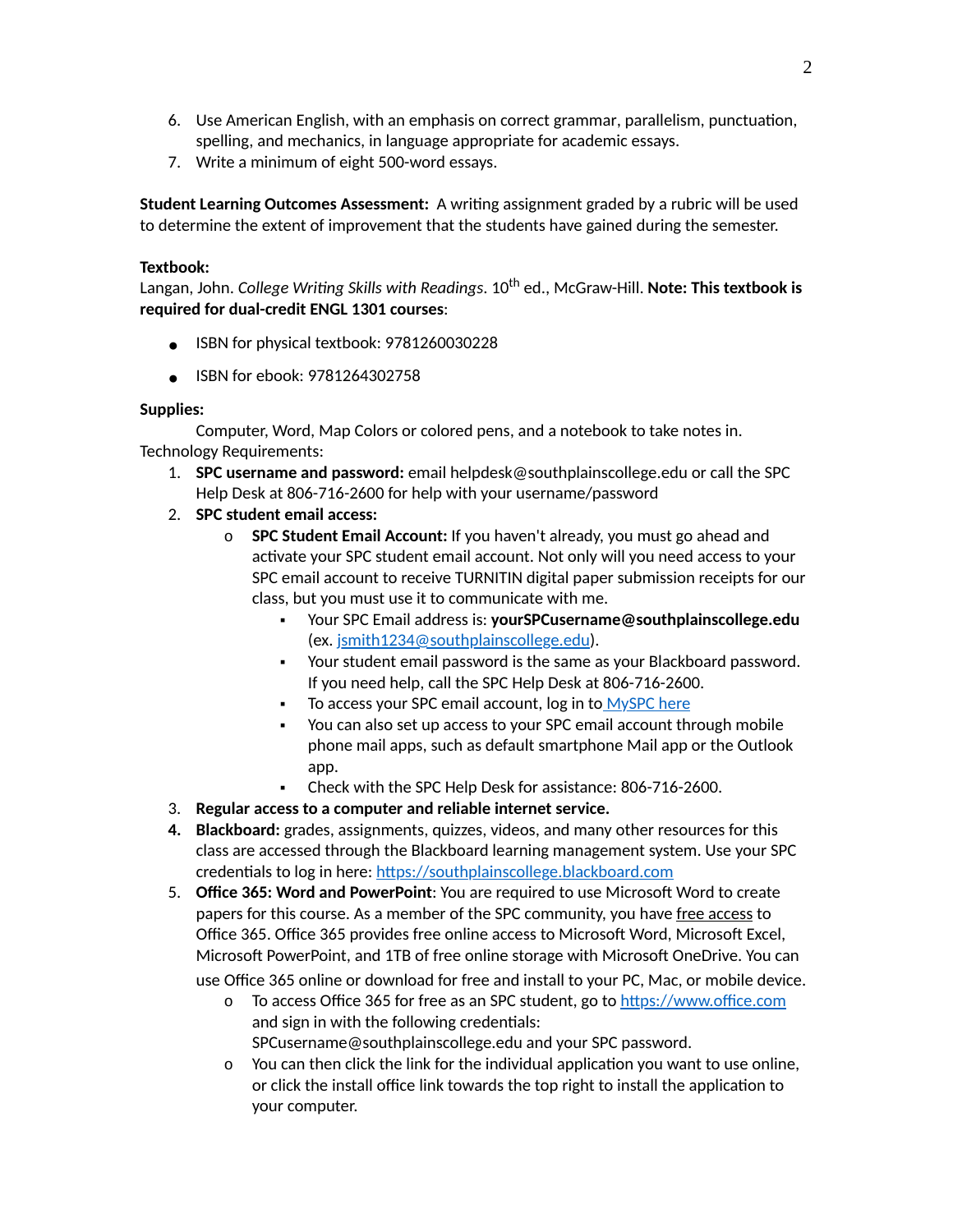**Adobe Reader:** Available to download free from this website: 6. <http://www.adobe.com/products/reader.html>

**Computer Help:** need help with your computer, laptop, email address, username/password?

- [helpdesk@southplainscollege.edu](mailto:helpdesk@southplainscollege.edu)
- 806-716-2600

### **Ebook Help:**

- McGraw-Hill: [https://mhedu.force.com/CXG/s/ContactUs?external\\_browser=2](https://mhedu.force.com/CXG/s/ContactUs?external_browser=2)
- TexBook Information (Inclusive Access): <https://www.southplainscollege.edu/texbook.php>
- TexBook Help: <https://solve.redshelf.com/hc/en-us>
- SPC Bookstore: [tfewell@texasbook.com](mailto:tfewell@texasbook.com) or [agamble@texasbook.com](mailto:agamble@texasbook.com)

# **Blackboard Help:**

- 1. **Get Help by Email:** [blackboard@southplainscollege.edu](mailto:blackboard@southplainscollege.edu)
	- Be sure to include your full name, your instructor's name, the course and section o you are enrolled in, and a detailed description of the problem.
	- The blackboard@southplainscollege.edu account is monitored from 8:00 a.m. o 10:00 p.m., Monday – Sunday.
	- You can expect a response within 24 hours by email; however, the average o response time is less than one hour.
- **Get Help by Phone**: 806-716-2180 (available between 8 AM and 4 PM Monday through 2. Friday, except on holidays)
- 3. **Get Help Online:** click on the Help link listed in the Blackboard course menu.

### **Course Syllabus and Organization:**

- This syllabus is available on the **Syllabus and Schedule** page in our Blackboard course.
- The course calendar is available on the Syllabus and Schedule tab.
- The course is organized into sixteen weeks. Each week has its own folder on the **Course Content** page in our Blackboard course.
- A weekly planner and assignment checklist is provided for each week.

### **Assignment Deadlines:**

- The weekly assignment deadline is Monday at 9:00 AM with the following exceptions, which are due Thursday at 9:00 AM in the weeks they are assigned:
	- o Outline Review Groups (each student is assigned a peer's outline to review)
	- o Peer Review Workshops (each student is assigned a peer's essay draft to review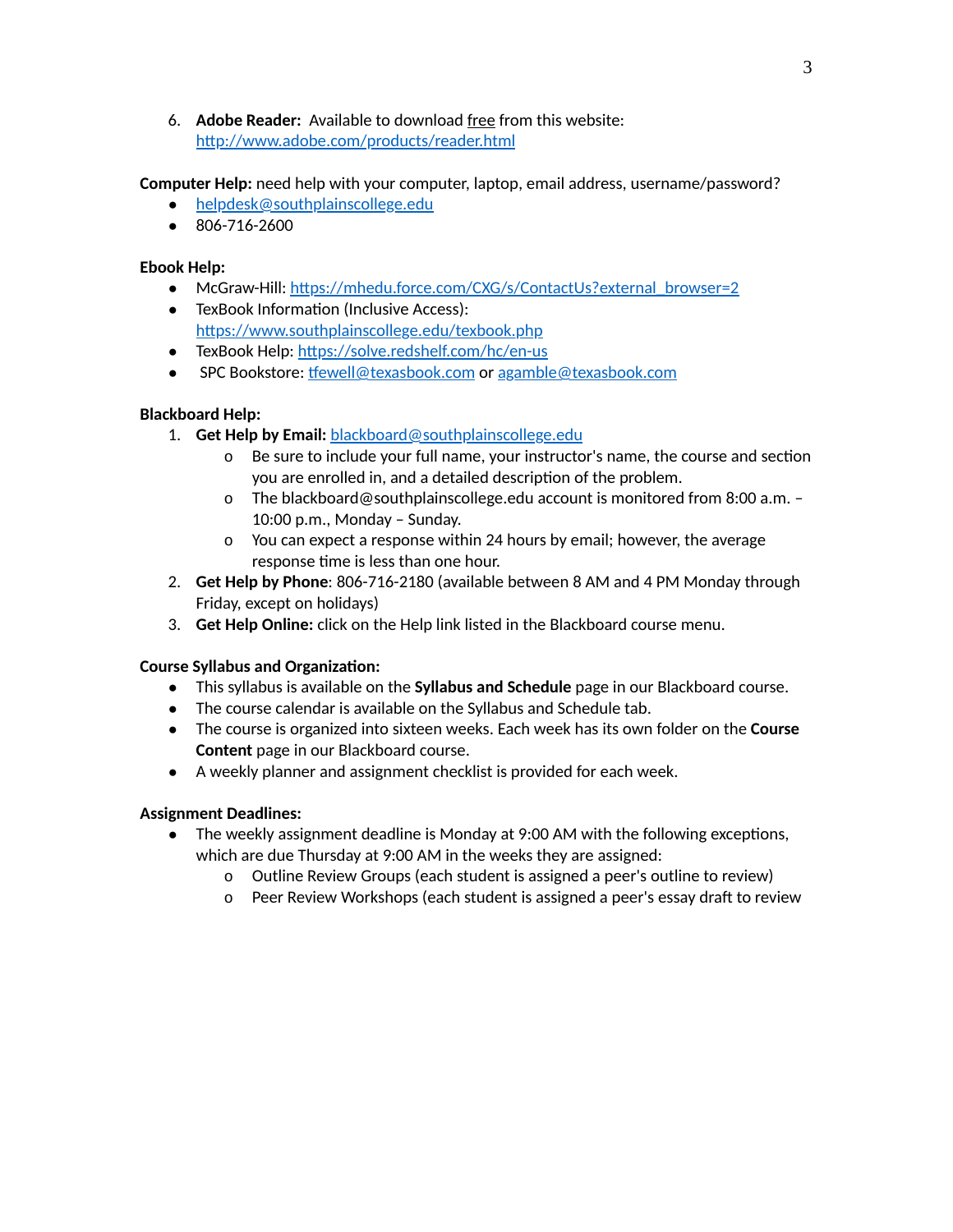**Course Evaluation:** A final letter grade will be assigned based on this grading scale: A (90-100), B (80-89), C (70-79), D (60-69), F (59 and below). Essay portfolio grades are usually made up of an outline, peer review workshop, and final draft.

| American Dream Research Essay Portfolio Grade:    | 10% |
|---------------------------------------------------|-----|
| Outline Review Group 10%                          |     |
| Final Draft 90%                                   |     |
| <b>Exemplification Essay Portfolio Grade:</b>     | 10% |
| Outline Review Group 10%                          |     |
| Final Draft 90%                                   |     |
| <b>Definition Essay Portfolio Grade:</b>          | 10% |
| Outline Review Group 10%                          |     |
| Peer Review Workshop 10%                          |     |
| Final Draft 80%                                   |     |
| <b>Comparison/Contrast Essay Portfolio Grade:</b> | 10% |
| Outline Review Group 10%                          |     |
| Peer Review Workshop 10%                          |     |
| Final Draft 80%                                   |     |
| <b>Cause/Effect Essay Portfolio Grade:</b>        | 10% |
| Outline Review Group 10%                          |     |
| Peer Review Workshop 10%                          |     |
| Final Draft 80%                                   |     |
| <b>Argument Essay Portfolio Grade:</b>            | 15% |
| Outline Review Group 10%                          |     |
| Peer Review Workshop 10%                          |     |
| Final Draft 80%                                   |     |
| 15%<br><b>Quizzes/Assignments:</b>                |     |
| 5%<br><b>Wednesday Watercooler Chats:</b>         |     |
|                                                   |     |
| <b>Midterm Exam:</b>                              |     |
| 5%<br>10%<br><b>Final Exam:</b>                   |     |

*\*Up to 3 extra credit points may be earned by completing extra credit assignments. Extra Credit assignments are available on the Additional Resources page in our Blackboard course.*

#### **Essay Assessment Guidelines:**

Essays may earn grades ranging from A to F based on the instructor's grading scale. Depending on the assignment, certain criteria may be weighted more than others, and the instructor's assignment may establish additional, more specific criteria. The quality of each of the criteria determines the letter grade. Not every essay will fit a single grade's description completely. Instructors may also include process assignments and drafts in their assessment of the final grade.

### **"A" Essay (Superior)**

To earn an "A," a paper meets all of the criteria below: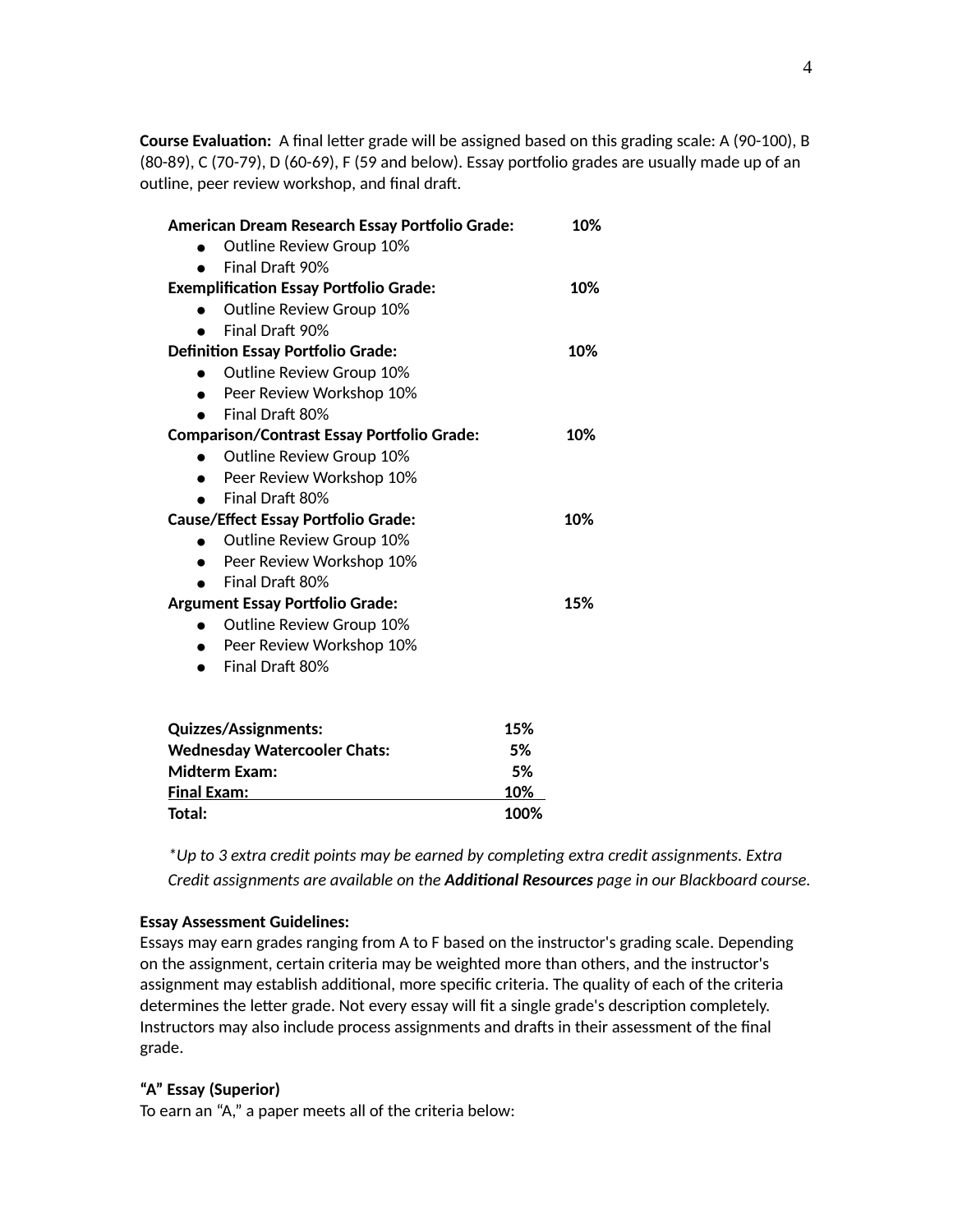- The paper fulfills all the basic requirements of the assignment (for example, topic, purpose, 1. length, format).
- **Unity:** The paper states a clear thesis, all topic sentences strongly support the thesis, and 2. body paragraphs are unified around their topic sentences. The essay conveys a clear purpose and is tailored to a distinctive audience.
- **Support**: Body paragraphs contain abundant, fresh details and examples that provide 3. specific, concrete, logical evidence. If sources are required, the paper accurately integrates and correctly documents credible source material to add insight, sophistication, and complexity to the paper's ideas.
- **Coherence:** The organization of the paper is excellent and logical (emphatic order, 4. chronological order, etc.), transitions are sophisticated, and the paper exhibits mastery of basic components (introduction, conclusion, and body paragraph structure).
- **Sentence Skills:** The paper contains no major errors (fragment, fused sentence, comma 5. splice, subject-verb agreement, pronoun reference or agreement, verb form) and is virtually free of other grammar, spelling, wrong word, punctuation, mechanical, or point of view errors. Word choice and sentence variety (simple, compound, complex) are effective and powerful.

# **"B" Essay (Strong)**

To earn a "B," a paper meets all of the criteria below:

- The paper fulfills all the basic requirements of the assignment (for example, topic, purpose, 1. length, format).
- **Unity:** The paper states a clear thesis, all topic sentences directly support the thesis, and 2. body paragraphs display unity. The essay conveys good awareness of purpose and audience.
- **Support**: Body paragraphs are well-developed with specific details, examples, and sound 3. logic. If sources are required, the paper accurately uses and correctly documents credible source material to supplement its ideas.
- **Coherence:** The organization of the paper is clear and helpful, transitions are helpful, and 4. the paper exhibits strong basic components (introduction, conclusion, and body paragraph structure).
- **Sentence Skills:** The paper contains no more than two major errors (fragment, fused 5. sentence, comma splice, subject-verb agreement, pronoun reference or agreement, verb form) and very few other grammar, spelling, wrong word, punctuation, mechanical, or point of view errors. Word choice and sentence variety are strong.

# **"C" Paper (Acceptable)**

To earn a "C," a paper meets all of the criteria below:

- The paper fulfills all the basic requirements of the assignment (for example, topic, purpose, 1. length, format).
- **Unity:** A thesis is stated but may lack a strong claim or be obvious or predictable; topic 2. sentences adequately support the thesis. One error in paragraph unity may occur. The essay's purpose and audience are adequately conveyed.
- **Support**: Body paragraphs contain relevant details or logical reasons but need more specific 3. examples/evidence. If sources are required, credible outside sources are usually integrated and cited correctly.
- **Coherence:** Organization of ideas is satisfactory, transitions are logical, and the paper 4.indicates competence in basic components (introduction, conclusion, and body paragraph structure).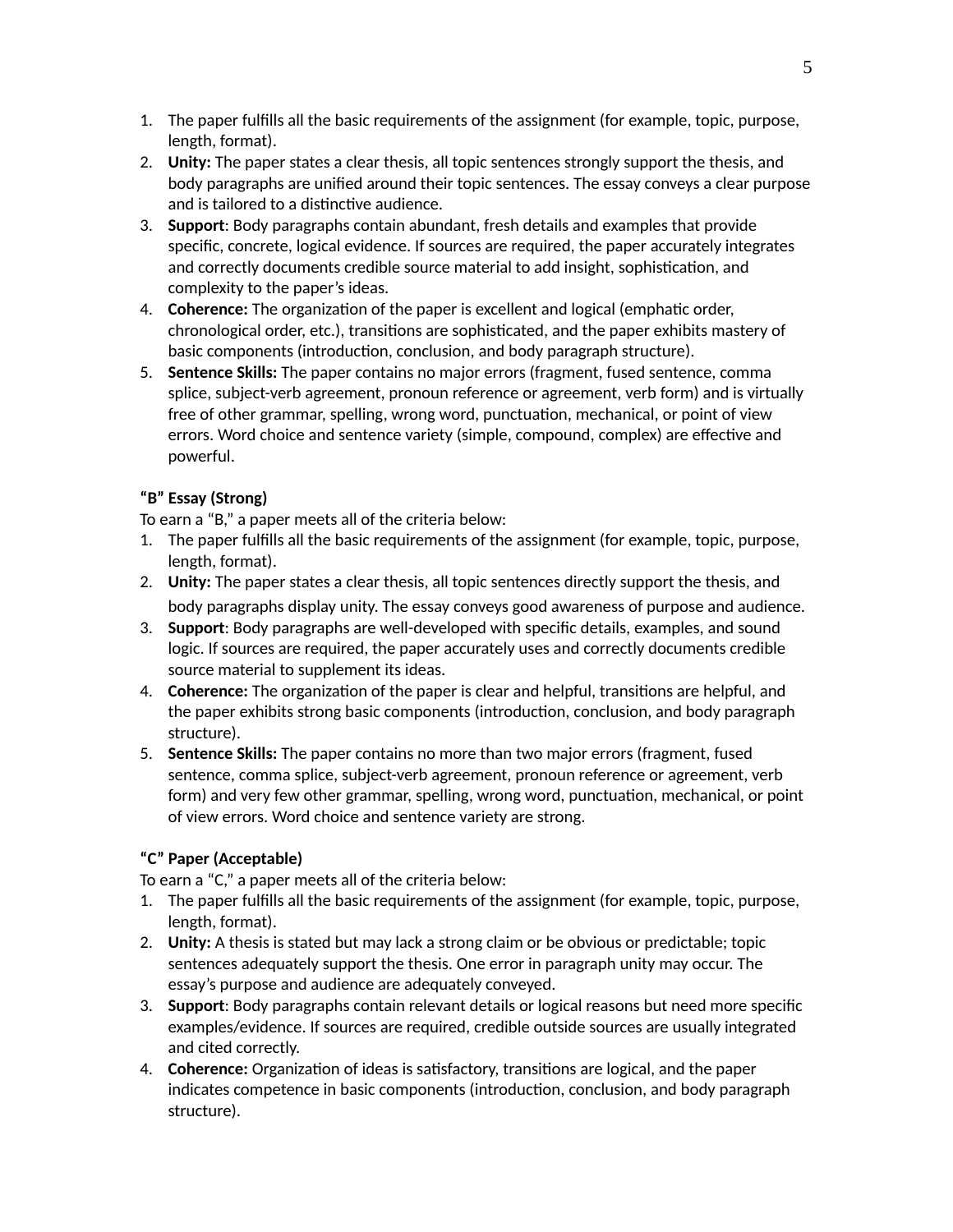**Sentence Skills:** The paper contains no more than four major errors (fragment, fused 5. sentence, comma splice, subject-verb agreement, pronoun reference or agreement, verb form). Some other grammar, spelling, wrong word, punctuation, mechanical, or point of view errors are present but not distracting. Word choice and sentence variety are strong.

# **"D" Paper (Developing)**

To earn a "D," a paper will exhibit *one or more* of the weaknesses below:

- The paper only partially fulfills one or more of the basic requirements of the assignment (for 1. example, topic, purpose, length, format).
- **Unity:** The thesis may announce the topic but no claim, contain more than one idea, or be 2. too vague, too broad, or too narrow. Topic sentences are not tied to the thesis. Two errors in paragraph unity may occur. Essay conveys little awareness of audience or purpose.
- **Support**: Details are sparse or vague and consist of generalizations, clichés, or repetition. If 3. applicable, sources are insufficient and/or not always integrated or cited correctly.
- **Coherence:** Organization is attempted but disjointed or confusing; transitions are sparse. The 4. paper indicates awareness of but not competence in basic components (introduction, conclusion, and body paragraph structure).
- **Sentence Skills:** The paper contains no more than six major errors (fragment, fused 5. sentence, comma splice, subject-verb agreement, pronoun reference or agreement, verb form). Several other grammar, spelling, wrong word, punctuation, mechanical, or point of view errors distract from the content. Informal word choices occur with little or no variety in sentence type and length.

# **"F" Paper (Unacceptable)**

To earn an "F," a paper will exhibit *one or more* of the weaknesses below:

- The paper fails to fulfill one or more of the basic requirements of the assignment (for 1. example, topic, purpose, length, format).
- **Unity:** The thesis is illogical, incomplete, or missing, so the essay lacks focus on one central 2. idea. Topic sentences are missing, so body paragraphs lack unity. The essay ignores the purpose and audience.
- **Support**: Details are illogical, irrelevant, or missing from body paragraphs. If sources are 3. required, the paper fails to use sources, does not meet the minimum source requirements, uses source material inaccurately, uses sources that are not credible, fails to document fully or correctly, and/or includes plagiarism.
- **Coherence:** Organization is incoherent, transitions are missing or illogical, or the paper 4. indicates lack of competence in basic paper components (for example, lack of introduction and/or conclusion, lack of paragraphing).
- **Sentence Skills:** Seven or more major errors (fragment, fused sentence, comma splice, 5. subject-verb agreement, pronoun reference or agreement, verb form) occur with numerous other grammar, spelling, wrong word, punctuation, mechanical, or point of view errors. Word choice is often inaccurate, immature, or inappropriate. Multiple sentence structure/syntax errors make the paper difficult or almost impossible to read. If one type or a combination of types of errors, regardless of whether they are major or minor, seriously affects the readability of a paper, it will receive an "F."

# **Essay Portfolios Folder:**

The Essay Portfolios folder is located in Blackboard toward the top of the **Course** 1.**Content**. The Essay Portfolios folder is a central location where all essay-related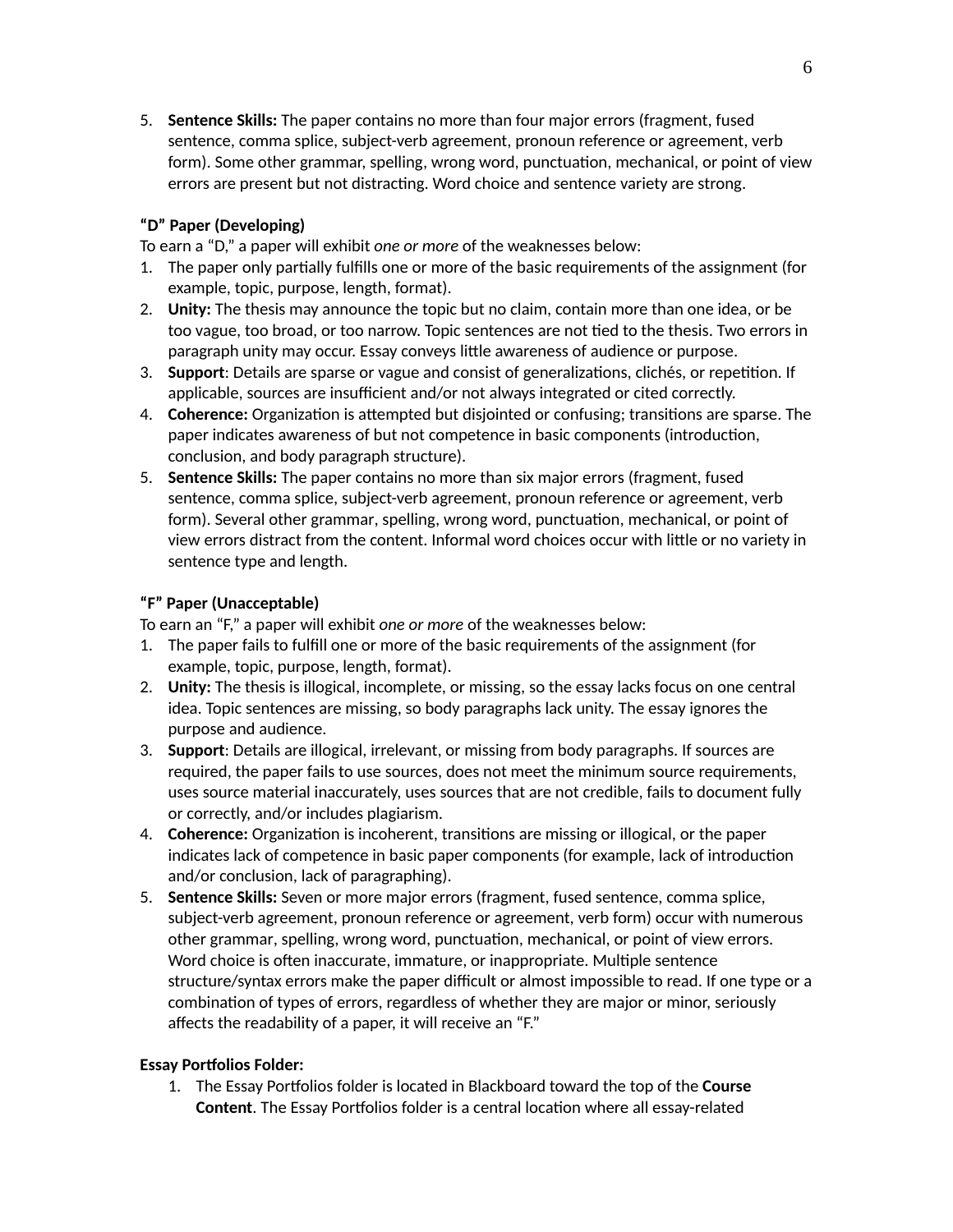assignments and activities are submitted and completed:

- o Outlines
- o Outline Review Groups
- o Initial Essay Drafts
- o Peer Review Workshops
- o Final Drafts
- Outline Review Groups: these are like little peer review groups for the essay outlines. 2. Students review one other student's outline, focusing mainly on the thesis, topic sentences, and rephrased thesis.
- Peer Review Workshops: these are comprehensive peer review experiences. Students 3. review one other student's initial draft, rating it on the rubric criteria of unity, support, coherence, and sentence skills. Scale ratings are used and written comments are sometimes required.

### **Wednesday Watercooler Chats:**

- These weekly discussions are designed mainly for fully online courses to give the opportunity to interact and engage, sometimes on course topics, sometimes on nonacademic/fun topics.
- Students may participate via either a short written post (like a tweet) or a brief video of sixty seconds or less.

**Student Responsibilities:** Students are expected to Be on time and regularly attend class

- 1. Be responsible for the learning process, including preparation for class, such as reading and homework; participation in class discussions, including asking relevant questions; getting assignments and/or notes if absent; and accepting responsibility for not understanding an assignment or failing an assignment
- 2. Be responsible for having an appropriate attitude and using appropriate language in academic environments; not use condescending, inflammatory, threatening, or profane rhetoric, whether verbally or in written form, in academic environments
- Have respectful behavior toward instructor and classmates in order to contribute to the 3. atmosphere necessary for learning
- 4. Be responsible for courteous actions to others, especially by putting away cell phones and other distractions while in class
- Be responsible for writing down all grades and applying them to the grading scale used 5. for the class, which is shown in the course's policy statement/syllabus
- 6. Submit all assignments in accordance with due dates, formats, and requirements
- Avoid all forms of cheating and plagiarism on all assignments, including improper 7. collaboration
- 8. Ask questions when something is unclear.

### **Attendance Policy:**

Students are expected to attend class regularly. When an unavoidable reason for class absence arises, such as illness, an official trip authorized by the school or an official activity, the instructor may permit the student to make up work missed. It is the student's responsibility to complete work missed within a reasonable period of time as determined by the instructor.

*Students who enroll in a course but have "Never Attended" by the official census date, as reported by the faculty member, will be administratively dropped by the Office of Admissions and*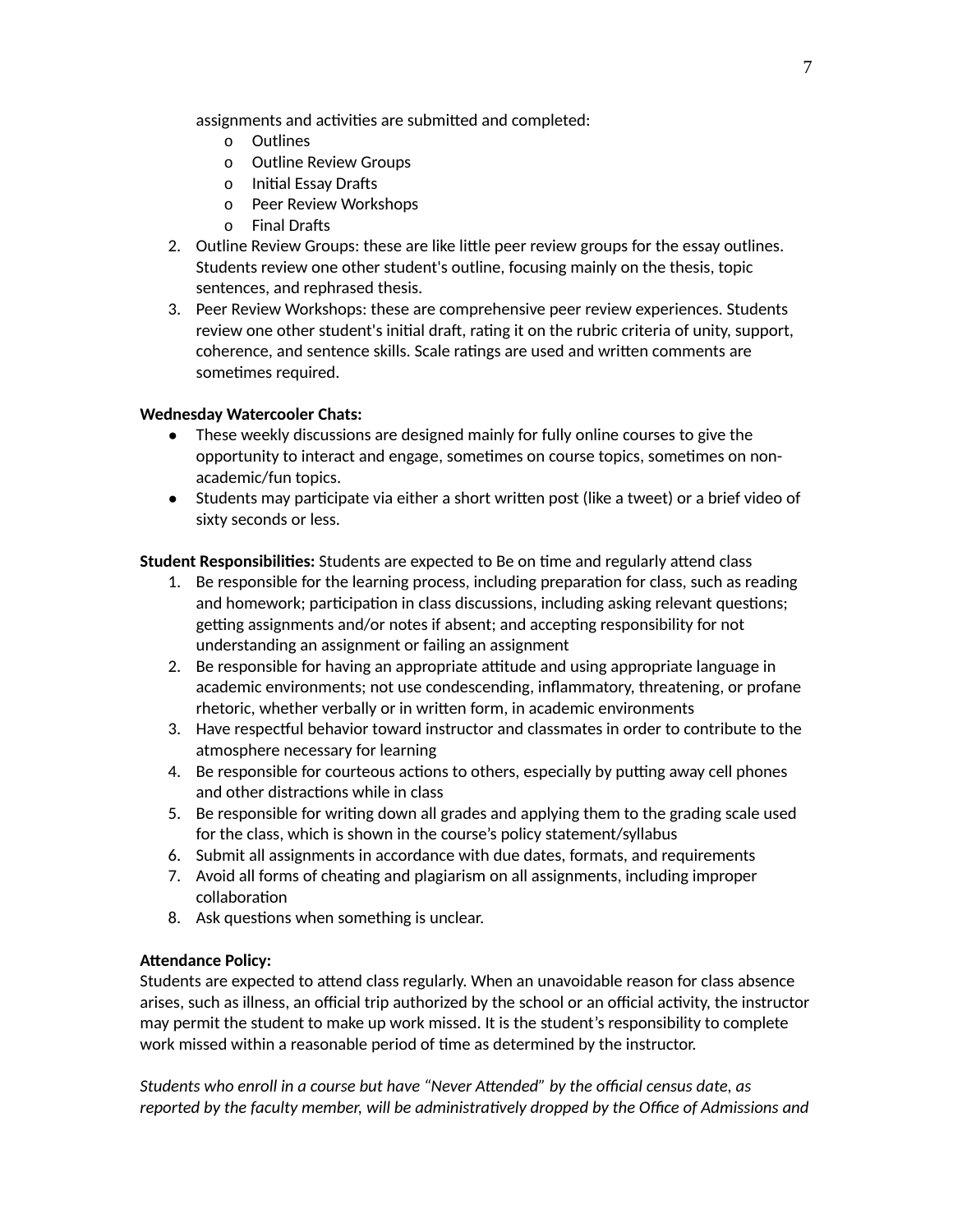*Records. A student who does not meet the attendance requirements of a class as stated in the course syllabus and does not officially withdraw from that course by the official census date of the semester, may be administratively withdrawn from that course and receive a grade of "X" or "F" as determined by the instructor. Instructors are responsible for clearly stating their administrative drop policy in the course syllabus, and it is the student's responsibility to be aware of that policy.*

*It is the student's responsibility to verify administrative drops for excessive absences through MySPC using his or her student online account. If it is determined that a student is awarded financial aid for a class or classes in which the student never attended or participated, the financial aid award will be adjusted in accordance with the classes in which the student did attend/participate and the student will owe any balance resulting from the adjustment.]*

**Dropping our class:** Before you withdraw from our class, please contact me or talk to your advisor. There may be a way for you to get back on track.

- Check the SPC Academic Calendar here to find out the last day to drop a course for this semester: <http://www.southplainscollege.edu/academiccalendar/index.php>
- To drop this class, fill out and submit this form online: https://forms.office.com/Pages/ResponsePage.aspx? [id=ZrGRbWrP6UWeIqAmJdCCqVjMnZs6h15Nrs0pqCo\\_sElUODExTUFXS0JOODhJOTlYM0](https://forms.office.com/Pages/ResponsePage.aspx?id=ZrGRbWrP6UWeIqAmJdCCqVjMnZs6h15Nrs0pqCo_sElUODExTUFXS0JOODhJOTlYM0NEV1kzRk9GMSQlQCN0PWcu) NEV1kzRk9GMSQlQCN0PWcu
- You are not required to obtain an instructor signature to drop. There will be no charge for drops for the fall or spring semesters.
- For additional information regarding schedule changes, drops and [withdrawals,](http://www.southplainscollege.edu/admission-aid/apply/schedulechanges.php) click here.

**Withdrawing from all SPC classes:** If you wish to withdraw from all courses, initiate that process with the Advising Office. Schedule an appointment with an advisor by visiting <http://www.southplainscollege.edu/admission-aid/advising/spcadvisors.php> or by calling 806-716-2366.

**Plagiarism and Cheating:** Students are expected to do their own work on all projects, quizzes, assignments, and papers. Failure to comply with this policy will result in an F for the assignment and can result in an F for the course if circumstances warrant.

Plagiarism violations include, but are not limited to, the following:

- Turning in a paper that has been purchased, borrowed, or downloaded from another 1. student, an online term paper site, or a mail order term paper mill;
- Cutting and pasting together information from books, articles, other papers, or online 2. sites without providing proper documentation;
- Using direct quotations (three or more words) from a source without showing them to 3. be direct quotations and citing them; or
- 4. Missing in-text citations.

Cheating violations include, but are not limited to, the following: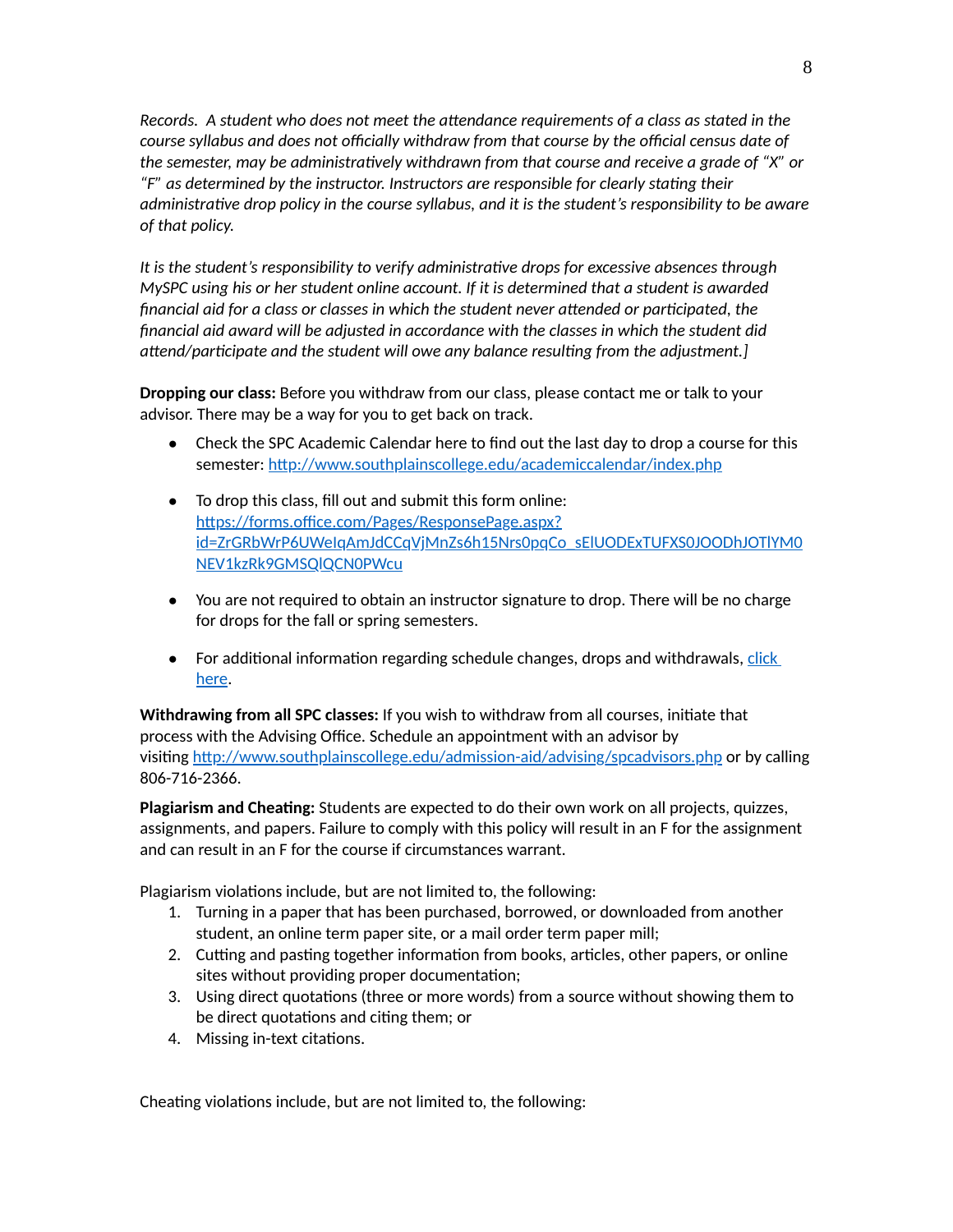- 1. Obtaining an examination by stealing or collusion;
- 2. Discovering the content of an examination before it is given;
- Using an unauthorized source of information (notes, textbook, text messaging, internet) 3. during an examination, quiz, or homework assignment;
- 4. Entering an office or building to obtain unfair advantage;
- 5. Taking an examination for another;
- 6. Altering grade records;
- 7. Copying another's work during an examination or on a homework assignment;
- Rewriting another student's work in Peer Editing so that the writing is no longer the 8. original student's;
- 9. Taking pictures of a test, test answers, or someone else's paper.

**Student Code of Conduct Policy**: Any successful learning experience requires mutual respect on the part of the student and the instructor. Neither instructor nor student should be subject to others' behavior that is rude, disruptive, intimidating, aggressive, or demeaning**.** Student conduct that disrupts the learning process or is deemed disrespectful or threatening shall not be tolerated and may lead to disciplinary action and/or removal from class.

**Disability Statement:** Students with disabilities, including but not limited to physical, psychiatric, or learning disabilities, who wish to request accommodations in this class should notify the Disability Services Office early in the semester so that the appropriate arrangements may be made. In accordance with federal law, a student requesting accommodations must provide acceptable documentation of his/her disability to the Disability Services Office. For more information, call or visit the Disability Services Office at Levelland (Student Health & Wellness Office) 806-716-2577, Reese Center (Building 8) 806-716-4675, or Plainview Center (Main Office) 806-716-4302 or 806-296-9611.

**Nondiscrimination Policy:** The instructor will do his or her best not to discriminate on the basis of age, color, disability, ethnic background, gender, national origin, race, religion, sexual orientation, or veteran status.

**Diversity Policy:** In this class, the instructor will endeavor to establish and support an environment that values and nurtures individual and group differences and encourages engagement and interaction. Understanding and respecting multiple experiences and perspectives will serve to challenge and stimulate all participants to learn about others, about the larger world, and about themselves.

**Title IX Pregnancy Accommodations:** If you are pregnant, or have given birth within six months, under Title IX you have a right to reasonable accommodations to help continue your education. To activate accommodations you must submit a Title IX pregnancy accommodations request, along with specific medical documentation, to the Director of Health and Wellness. Once approved, notification will be sent to the student and instructors. It is the student's responsibility to work with the instructor to arrange accommodations. Contact Crystal Gilster, Director of Health and Wellness at 806-716-2362, or email callster@southplainscollege.edu for assistance.

**Campus Concealed Carry**: Texas Senate Bill - 11 (Government Code 411.2031, et al.) authorizes the carrying of a concealed handgun in South Plains College buildings only by persons who have been issued and are in possession of a Texas License to Carry a Handgun. Qualified law